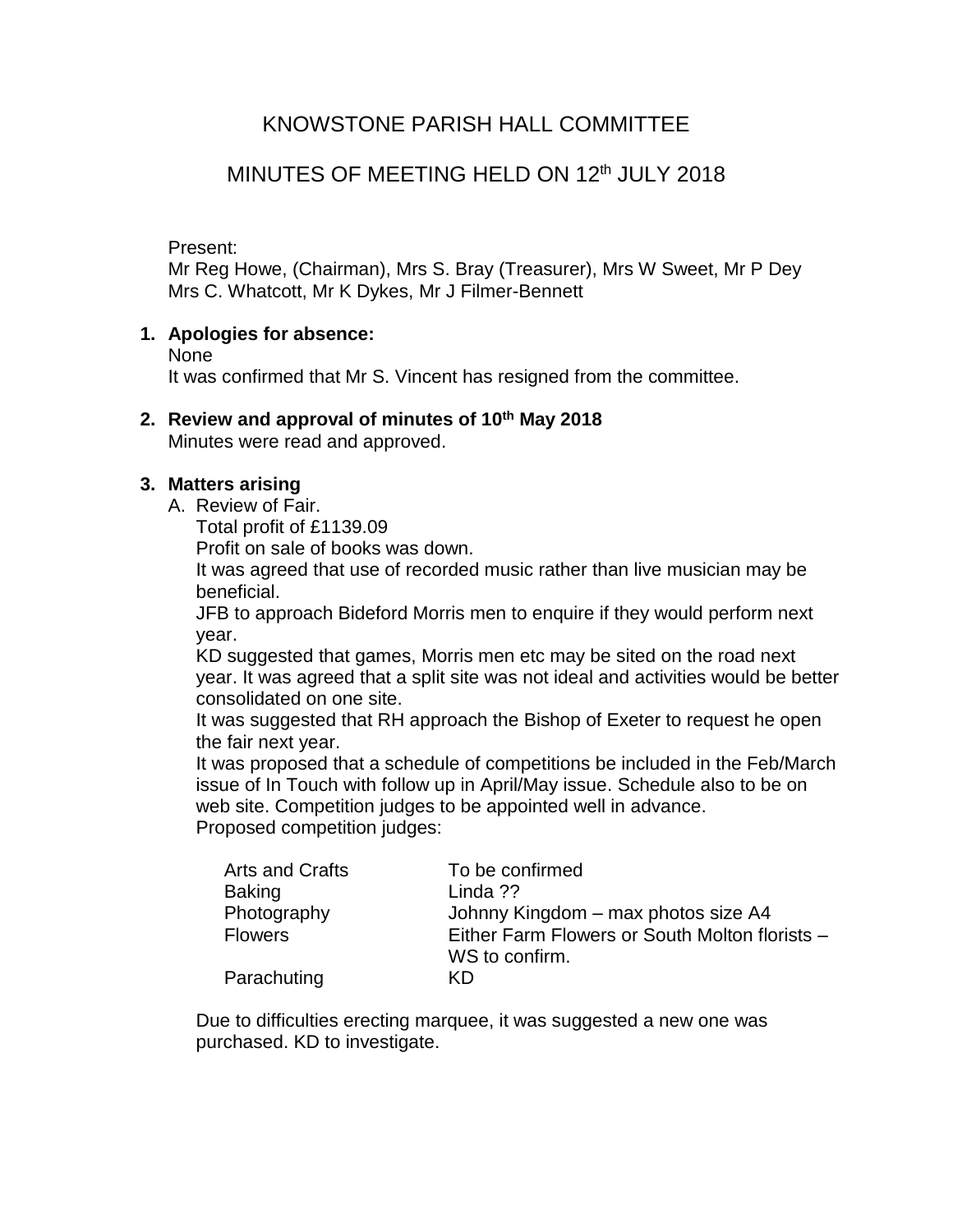- B. Publicity
	- a. It was suggested Steve Vincent may be willing to again do the programme for next year.
	- b. Larger signs were suggested on the link road.
	- c. Communications with stall holders was effective having one contact person. SV to be asked for details of stallholders for possible attendance next year.
	- d. Quality of some stalls to be reviewed.
- C. Programme
	- a. Section of programme removed for lucky programme to have blank reverse side.
	- b. Programme worked well but map may be simplified with list of stalls taking priority.
- D. Areas for improvement
	- a. Road wardens need to be relieved more frequently
	- b. Insufficient helpers. Rota required. A pre fair briefing with reward system may be beneficial. WS to organise.
	- c. There was confusion concerning who was eligible for free tea and cakes
	- d. CW raised matter of cost of cakes and sale prices. (See attached Cake Costing sheets). The cost to make is not reflected in sale prices.
	- e. Large Car Park sign required.
	- f. Announcer to be provided with full details of events, winners etc
- E. Amusements
	- a. Plate smashing was popular with some plates sold before smashing commenced.
	- b. Vintage cars. Prospect of more available next year

## **4. Finance**

Accounts in future to be done in accordance with advice from Charity Commission or HMRC. JF-B to investigate. SB to discuss system used by PCC with WS.

Costs of Wi-Fi are increasing. SB to discuss options with BT.

- a) Outgoings
	- a. Calor gas bill of £497.72
- b) Income
	- a. £100.00 from Christening
	- b. £ 48 from Art Group
	- c. £1.00 donation